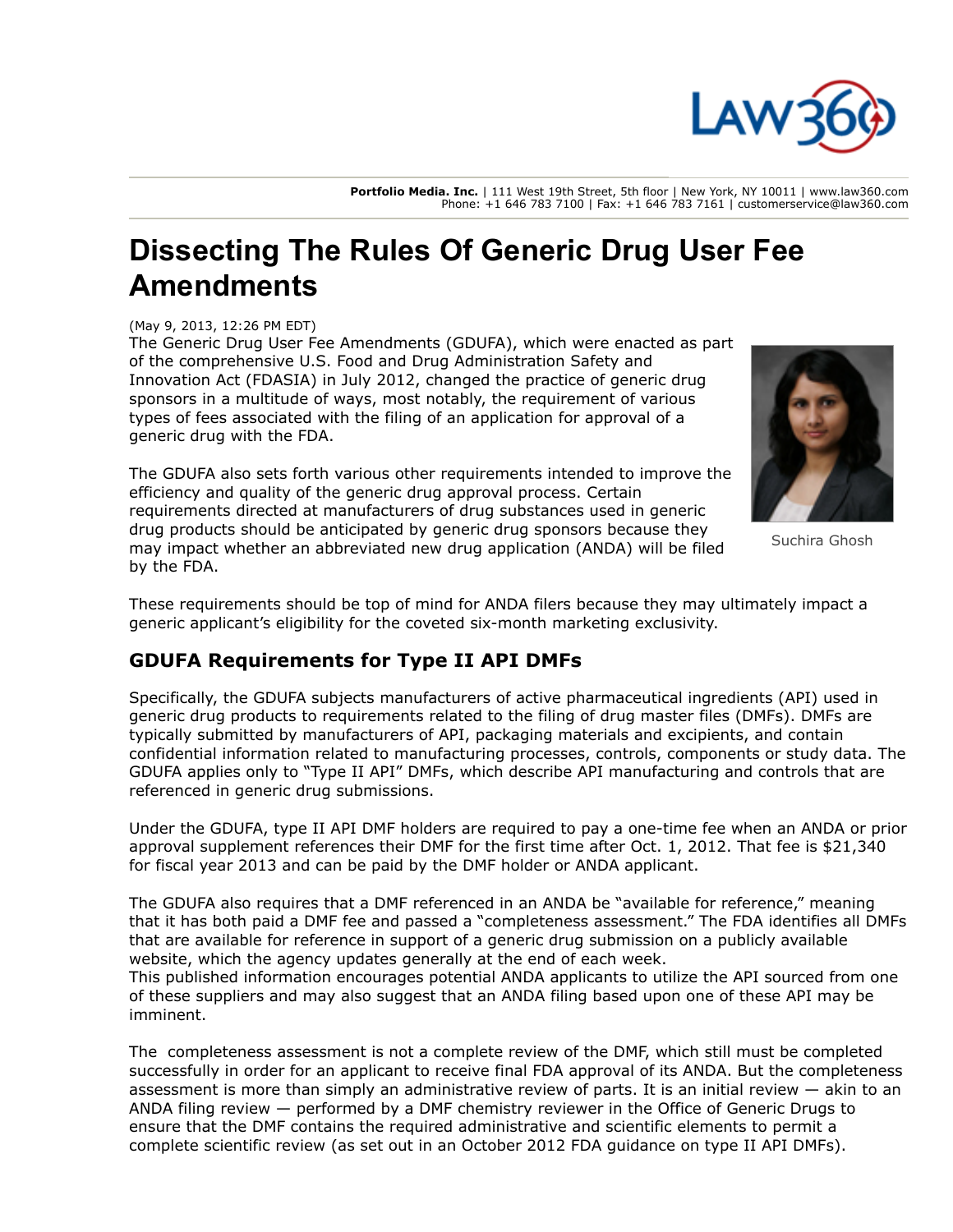Any deficiencies identified by the FDA during a completeness assessment that must be remedied are communicated to the DMF holder via a DMF incomplete letter. Given the newness of this initial DMF assessment — which did not exist prior to the GDUFA — and the possibility that DMF holders did not regularly provide such information as part of their earlier filings, there are some risks in an ANDA applicant assuming that another company's compliance with these GDUFA requirements will be quick or easy.

## **Timing the DMF and ANDA filings**

The timing of successful completion of the completeness assessment is critical to an ANDA applicant. The agency will refuse to receive the ANDA for technical reasons if the DMF has not passed the completeness assessment by the time the agency makes a decision on whether or not to accept filing of the ANDA, which usually occurs within 60 days of submission of the ANDA, resulting in a partial refund (75 percent) of the application fee. An applicant may refile its ANDA, paying the application fee in full again, but the applicant may have potentially lost "first applicant" status by that point.

Where a drug product upon which the ANDA relies, i.e., the reference-listed drug, is associated with Orange Book-listed patents, the first generic applicant to file a substantially complete ANDA containing a paragraph IV certification to at least one of the listed patents will be considered a "first applicant" eligible for the six-month generic marketing exclusivity under the Hatch-Waxman Act.

During this period, no other ANDA applicant will be permitted to market its ANDA product with the exception of any other first applicants. Thus, first applicant status is critical to generic sponsors and hinges upon being one of the first to file a complete ANDA with the FDA.

Once an ANDA is submitted to the FDA, the agency will initially review the ANDA to determine whether it is sufficiently complete to undertake a substantive review. If so, the application is deemed acceptable for filing, with an official filing date assigned that is usually the date the application was submitted if the application was deemed complete at the time it was filed. This official filing date determines which applicants are first to file for exclusivity purposes.

Accordingly, a generic applicant that relies on a type II API DMF in its submission must ensure that the DMF holder has satisfied GDUFA requirements to be assured that their ANDA will even be received by the FDA. Although the agency has stated that fees, including the DMF fee, are incurred on the date that the first generic drug submission referencing the DMF is submitted, the DMF fee should nevertheless be paid in advance of this if the DMF is not already available for reference.

This is because the DMF fee must be paid in order to even put the DMF in queue for a completeness assessment, and the completeness assessment must be successfully completed by the time the FDA renders a filing review decision in order for the ANDA applicant to receive filing acceptance.

There is no guarantee that a completeness assessment can be satisfactorily completed within the ANDA filing review window. An even more risky scenario occurs when the ANDA is filed before a DMF fee has even been paid. In this situation, the applicant runs a greater risk that a completeness assessment may not be successfully finished by the time the ANDA filing review window has closed.

Additionally in this situation, failure to pay the DMF fee within a 20-day grace period following notification by the FDA will result in a refusal to receive the application until the outstanding fees have been paid; payment outside of this grace period will reset, i.e., delay, the official filing date of the ANDA to the date that all outstanding fees were satisfied.

Although there is no time line by which the agency must finish a completeness assessment, the FDA has recommended that the DMF fee be paid at least three months in advance of submitting the ANDA. And while the agency will hasten completeness assessments for expedited applications, the FDA has requested even more advance payment for expedited ANDAs.

Although the FDA has indicated that it intends on coordinating completeness assessments to avoid loss of first applicant status, there is no guarantee that completeness assessments will be completed (with a positive outcome for the DMF holder, no less) within a set time period. Only where a DMF is already available for reference prior to an ANDA filing can the applicant be assured that DMF status will not bar filing acceptance.